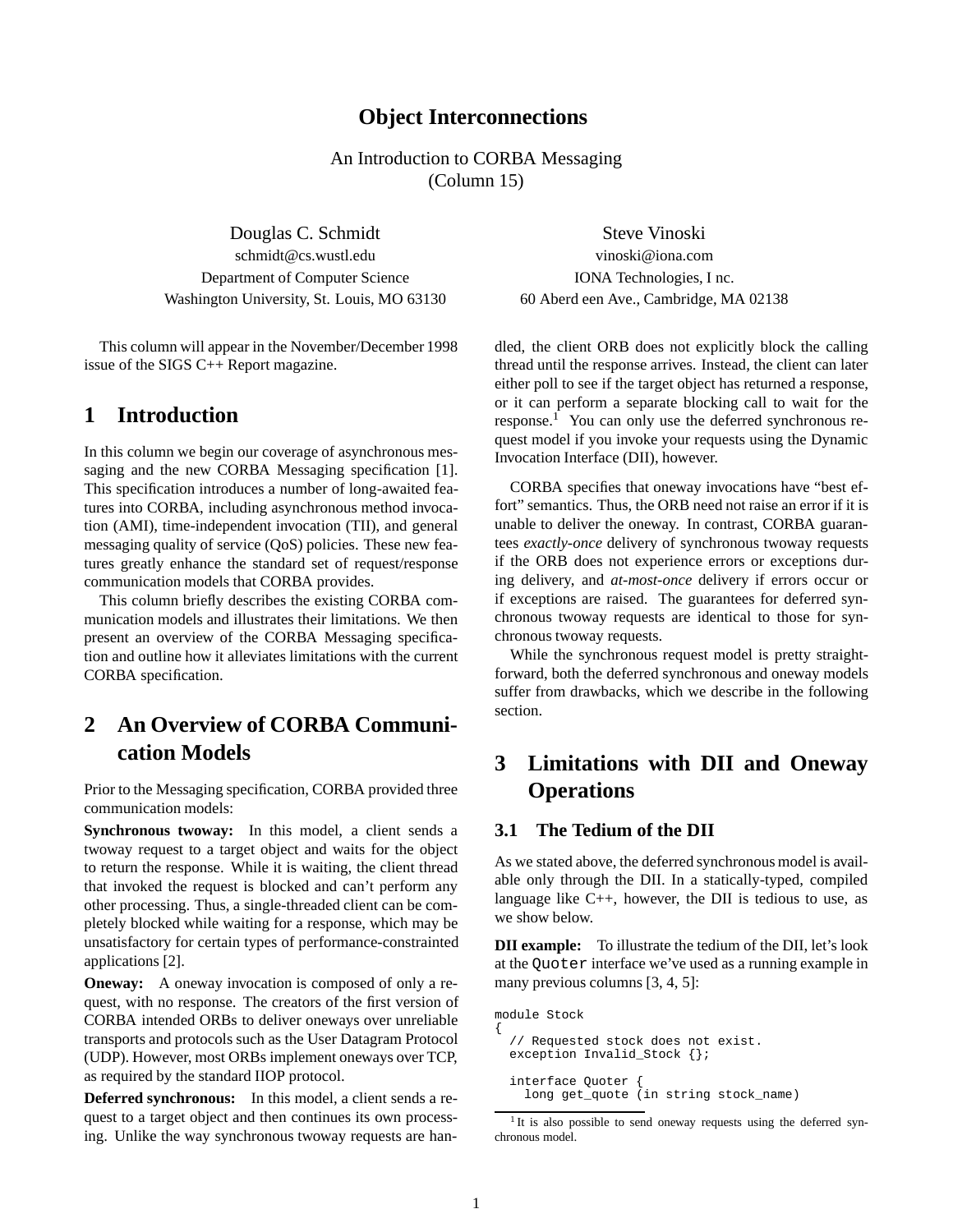```
raises (Invalid_Stock);
  };
  // ...
}
```
Assuming we have an object reference of type Quoter, invoking the get quote operation using the static invocation interface (SII) is trivial:

```
Stock::Quoter_var quoter_ref = // get Quoter reference
CORBA::Long value =
 quoter_ref->get_quote("IONAY");
cout << "Current value of IONA stock: "
     << value << endl;
```
This code is obvious and natural to most C++ programmers.

Now, instead of using SII, let's invoke get\_quote using the DII:

```
Stock::Quoter_var quoter_ref = // get Quoter reference
CORBA::Request_var request =
  quoter_ref->_request ("get_quote");
request->add_in_arg () <<= "IONAY";
request->set_return_type (CORBA::_tc_long);
request->invoke ();
CORBA::Long value;
if (request->return_value () >>= value)
 cout << "Current value of IONA stock: "
       << value << endl;
```
We first obtain a Quoter object reference, just as in the SII case. Because all objects support the ability to create CORBA::Request instances, we use this reference to create a CORBA:: Request object. We pass the name of the operation we want to invoke, *i.e.*, get quote, to the Request creation operation, and it returns an object reference for the new Request.

After creating the Request, we fill in the operation arguments. We add an input argument to the Request object by first invoking Request::add in arg(), which returns a reference to the CORBA:  $:\forall$  any that will hold the value of the new argument. We then use the overloaded operator <<= to insert the string "IONAY" (the NASDAQ stock symbol for IONA Technologies) into the Any as the value of the argument. Next, we set the return type using a TypeCode constant for the IDL long type.

After all the operation arguments are initialized we invoke the operation.<sup>2</sup> When the invoke call returns, we access the return value Any owned by the Request object, and then use the overloaded operator>>= to extract our CORBA::Long return value. Finally, we print the return value to the standard output.

This example performs a synchronous twoway invocation. To perform a deferred synchronous invocation, which cannot be done with the SII, we need to replace the invoke call, as follows:

```
// Send the request.
request->send_deferred ();
// ... continue processing, and then sometime later,
// get the response...
request->get_response ();
```
// Create the request and initialize it as before.

// Handle response as before.

Note that our call to get response will block if the response is not available immediately. If we want to avoid blocking altogether, we can use poll response instead:

```
// Create the request, then initialize and send
// it as before.
request->send_deferred ();
// Now see if the response has come back.
while (!request->poll_response ()) {
  // ... continue processing ...
}
// When the while loop exits, we are
// guaranteed that the response is available.
// Thus, the following call will not block.
request->get_response ();
```
// Handle response as before. The poll response is a local invocation on the Request that checks to see if the local ORB has received the response from the target object. Once it returns true, we use get response to collect the response. This call is

**Evaluating the DII:** As you saw in the example above, the DII requires programmers to write much more code than the SII. In particular, the DII-based application must build the request incrementally and then explicitly ask the ORB to send it to the target object. In contrast, all of the code needed to build and invoke requests with the SII is hidden from the application in the generated stubs.

guaranteed not to block once poll\_response returns true.

The increased amount of code required to invoke an operation via the DII yields larger programs that are hard to write and hard to maintain. Moreover, the SII is type-safe because the C++ compiler ensures the correct arguments are passed to the static stubs. Conversely, the DII is not type-safe. Thus, you must make sure to insert the right types into each Any or the operation invocation will not succeed.<sup>3</sup>

Of course, if you can't afford to block waiting for responses on twoway calls, you need to decouple the send and receive operations. Historically, this meant you were stuck using the DII. A key benefit of the new CORBA Messaging specification is that it effectively allows deferred synchronous calls using static stubs, which alleviates much of the tedium associated with using the DII.

#### **3.2 Oneway Woes**

Oneways are used to achieve "fire and forget" semantics while taking advantage of CORBA's typechecking, marshal-

<sup>&</sup>lt;sup>2</sup>To keep the example from being even more cluttered than it already is, we omitted the exception initialization and don't explicitly test whether the invocation worked.

<sup>&</sup>lt;sup>3</sup>The DII also allows applications to handle types that were not known to them at compile time, but in this column we are using the DII only for its deferred synchronous invocation capabilities, not to handle unknown object types.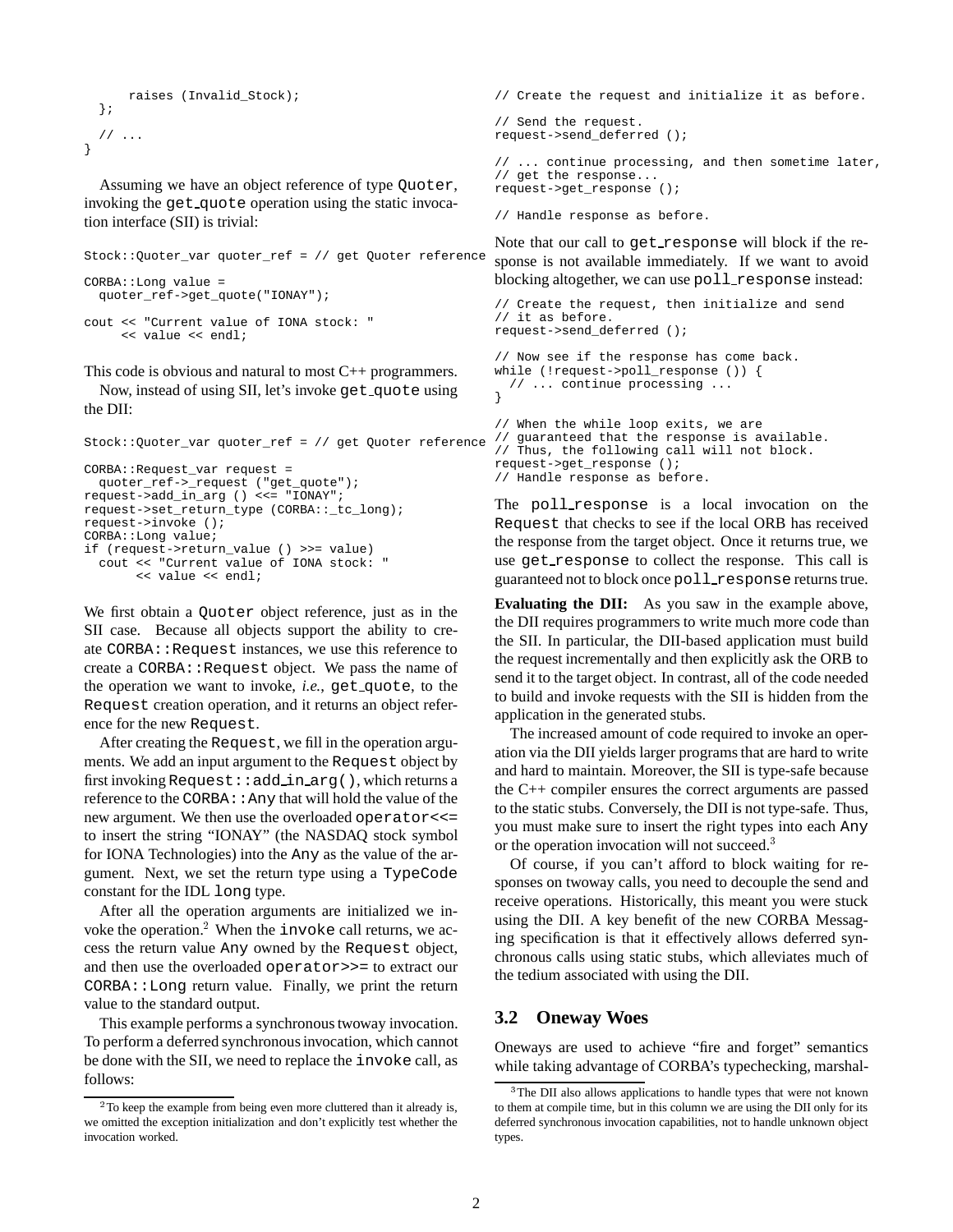ing/demarshaling, and operation demultiplexing features. They can be problematic, however, since application developers are responsible for ensuring end-to-end reliability.

**Oneway example:** To illustrate the challenge of using oneway operations reliably, let's reconsider the IDL interface for the callback handler we defined in [6]:

```
module Stock {
  // Requested stock does not exist.
  exception Invalid_Stock {};
  // Distributed callback information.
  module Callback {
    struct Info {
      string stock_name;
      long value;
    };
    // Distributed callback interface
    // (invoked by the Supplier).
    interface Handler {
     void push (in Info data);
    };
    interface HandlerRegistration {
      void unregister ();
    };
  };
  // This is the same as shown above.
  interface Ouoter
    long get_quote (in string stock_name)
      raises (Invalid_Stock);
  };
  interface Notifying_Quoter : Quoter {
    // Register a distributed callback
    // handler that is invoked when the
    // given stock reaches the desired
    // threshold value.
    CallBack::HandlerRegistration
      register_callback
           (in string stock_name,
            in long threshold_value,
            in Callback::Handler handler)
      raises (Invalid_Stock);
  };
};
```
Note that our original Quoter interface polled servers for stock values. In contrast, the Callback::Handler and Notifying Quoter interfaces allow us to receive callbacks when a stock reaches a target threshold value. We create an object of type Callback::Handler and pass it to Notifying Quoter::register callback, passing along with it the name of the stock and its target value. The register callback operation returns an object reference of type Callback::HandlerRegistration, which allows us to unregister our Handler at any time.

When the Notifying Quoter detects that the stock has reached the target value, it invokes the twoway push operation on our Callback::Handler. While this approach seems simple, it is fraught with subtle and pernicious problems. For example, if our Handler is slow to respond, the Notifying Quoter thread that invoked push will be blocked. Likewise, if our Handler is unreachable due to network congestion or partitioning, the Notifying Quoter thread could be blocked for a lengthy period of time waiting to contact it.

The problems described above may seem minor, but if our Notifying Quoter is busy with thousands of callbacks that are all this problematic, its scalability will be tremendously limited. In fact, even one Handler could cause a single-threaded Notifying Quoter to hang if its TCP connection becomes flow-controlled.

To avoid these response-related issues for our callbacks, we might be tempted to instead declare the  $Handler: :push operation using the one way IDL key$ word, as follows:

```
module Stock {
  // ...same as before...
  module Callback {
    // ...same as before...
    interface Handler {
      oneway void push (in Info data);
    };
  };
  // ...
\left| \cdot \right|
```
By declaring push as oneway, we inform the ORB that the Notifying Quoter should use "fire and forget" semantics when delivering our stock value notifications.

**Evaluating oneways:** Unfortunately, using oneway like this may or may not have the desired effect, for the following reasons:

 **Transport dependencies:** When a oneway is sent using IIOP, there is no response as far as the IIOP subsystem of the requesting ORB is concerned. However, despite the fact that oneway is an IDL construct, its implementation depends on the underlying transport used to deliver the request. For instance, IIOP is implemented over TCP, which provides reliable delivery and end-to-end flow control [7]. At the TCP level, these features collaborate to suspend a client thread as long as TCP buffers on its associated server are full. Thus, oneways over IIOP are not guaranteed to be non-blocking.

The situation is even worse for the DCE Common Inter-ORB Protocol (DCE-CIOP), which is the OMG standard DCE-based protocol [8]. DCE-CIOP uses fully synchronous DCE RPC calls to deliver oneway invocations because there is no equivalent to oneway semantics in DCE.

 **Best-effort semantics:** CORBA states that oneway operations have "best-effort" semantics, which means that an ORB need not guarantee their delivery. For example, an ORB that supports a proprietary UDP-based transport can send oneway calls over UDP without bothering to check to see that they arrive. Moreover, an ORB that conforms to the CORBA specification could even toss all oneway requests into the bit bucket and not attempt to deliver them at  $all!^4$ . Thus, if you need end-to-end delivery guarantees for your oneway requests, you cannot portably rely on oneway semantics.

<sup>&</sup>lt;sup>4</sup>It is unlikely that such an ORB would be well-received in the marketplace, of course!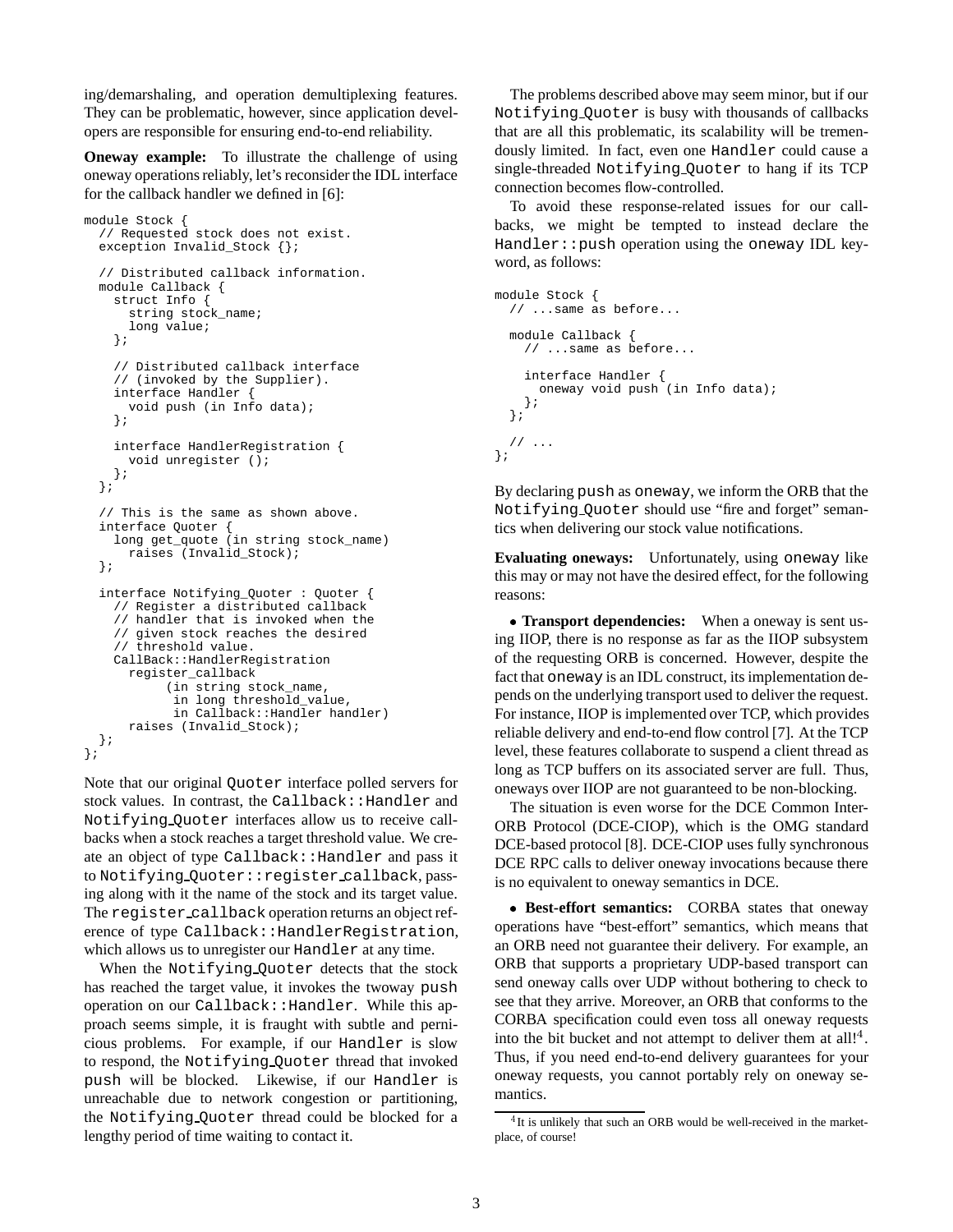So, as you can see from the discussion above, oneway just doesn't cut it. It guarantees neither non-blocking semantics nor reliable delivery. Thus, moving from ORB to ORB you can never be sure of what semantics you'll get.

Until recently, the CORBA communication model didn't provide a standard solution to the limitations described above. Fortunately, the situation is now much improved with the new CORBA Messaging specification [1]. In our next column, we'll show how this specification fixes the limitations with the tedium of programming with deferred synchronous operations via the DII and the weak semantics of oneway operations. For now, however, we'll introduce you to the CORBA Messaging specification.

# **4 An Introduction to CORBA Messaging**

The new CORBA Messaging specification introduces several important features to CORBA. This section presents an overview of the three most important features: asynchronous method invocation (AMI), time-independent invocation (TII), and messaging QoS policies.

#### **4.1 Asynchronous Method Invocation (AMI)**

If you read Section 2 carefully, you'll note that standard CORBA doesn't define a truly asynchronous method invocation model using the SII. A common workaround for the lack of asynchronous operations is to use separate threads for each twoway operation. However, the complexity of threads makes it hard to develop portable, efficient, and scalable multi-threaded distributed applications [9]. Moreover, since support for multi-threading is inadequately defined in the CORBA specification there is significant diversity among ORB implementations [10].

Another common workaround to simulate asynchronous behavior in CORBA is to use oneway operations. For instance, a client can invoke a oneway operation to a target object and pass along an object reference to itself. The target object on the server can then use this object reference to invoke another oneway operation back on the original client. However, this design incurs all the reliability problems with oneway operations described in Section 3.2.

To address these issues, CORBA Messaging defines an asynchronous method invocation (AMI) specification that supports the following two models:

Polling model: In this model, the asynchronous twoway invocation returns a Poller *valuetype*, which is a new IDL type introduced by the new *Objects-by-Value* specification [11]. A valuetype is very much like a  $C_{++}$  or Java class, in that it has both methods and data members.

The client can use the Poller methods (which are just local C++ function calls, not distributed invocations) to obtain the status of the request and the value of the reply from the server. If the reply hasn't returned from the server yet, the client can elect to block awaiting its arrival, just like with the deferred synchronous mode described in Section 2. Likewise, it can simply return to the calling thread immediately and check back later on the Poller.

**Callback model:** In this model, an object reference to a object called a ReplyHandler is passed as a parameter when a client invokes a twoway asynchronous operation on a server. When the server responds, the client ORB receives the response and invokes the appropriate C++ method on the ReplyHandler callback object to handle the reply. The callback model is particularly useful since it relieves the client from having to poll for the result.

An important consequence of both AMI models is that no additional application threads are required in the client. Thus, an application can manage multiple twoway operations simultaneously by using the same thread of control to make overlapping remote requests to one or more objects.

We can use either the polling or callback model to avoid the problems with the DII and oneway approaches described in Section 3. Remarkably, adding asynchrony to the client generally does not require any modifications to the server since the CORBA Messaging specification treats asynchronous invocations as a client-side language mapping issue.

#### **4.2 Time-Independent Invocations (TII)**

Time-independent invocations (TII) is a specialization of AMI that supports "store-and-forward" semantics. Timeindependent requests may actually outlive the requesting client process, meaning that the response may be gathered by a completely different client. This is useful for applications like email, which require guaranteed delivery of requests to target objects that may not be connected to a network at the time a message is sent. TII is also useful for applications running on "occasionally-connected" clients like laptop computers. By using TII, requests and replies can be delivered to their targets when network connections, routing agents, and QoS properties permit.

To support TII, the CORBA Messaging specification defines a standard *Interoperable Routing Protocol* (IRP) based on the General Inter-ORB Protocol (GIOP).<sup>5</sup> The IRP provides a standard way for time-independent requests to travel between store-and-forward routers built by different vendors. Many solid, stable, production-quality distributed systems in use today are built using asynchronous messaging technology, often referred to as *message-oriented middleware* (MOM) [12]. Thus, IRP also allows ORBs to use these existing MOM products to deliver messages with varying qualities of service (see below), rather than trying to reinvent the wheel.

<sup>&</sup>lt;sup>5</sup>GIOP is the "abstract base" protocol for building inter-ORB communications, while the Internet Inter-ORB Protocol (IIOP) is simply GIOP implemented over TCP.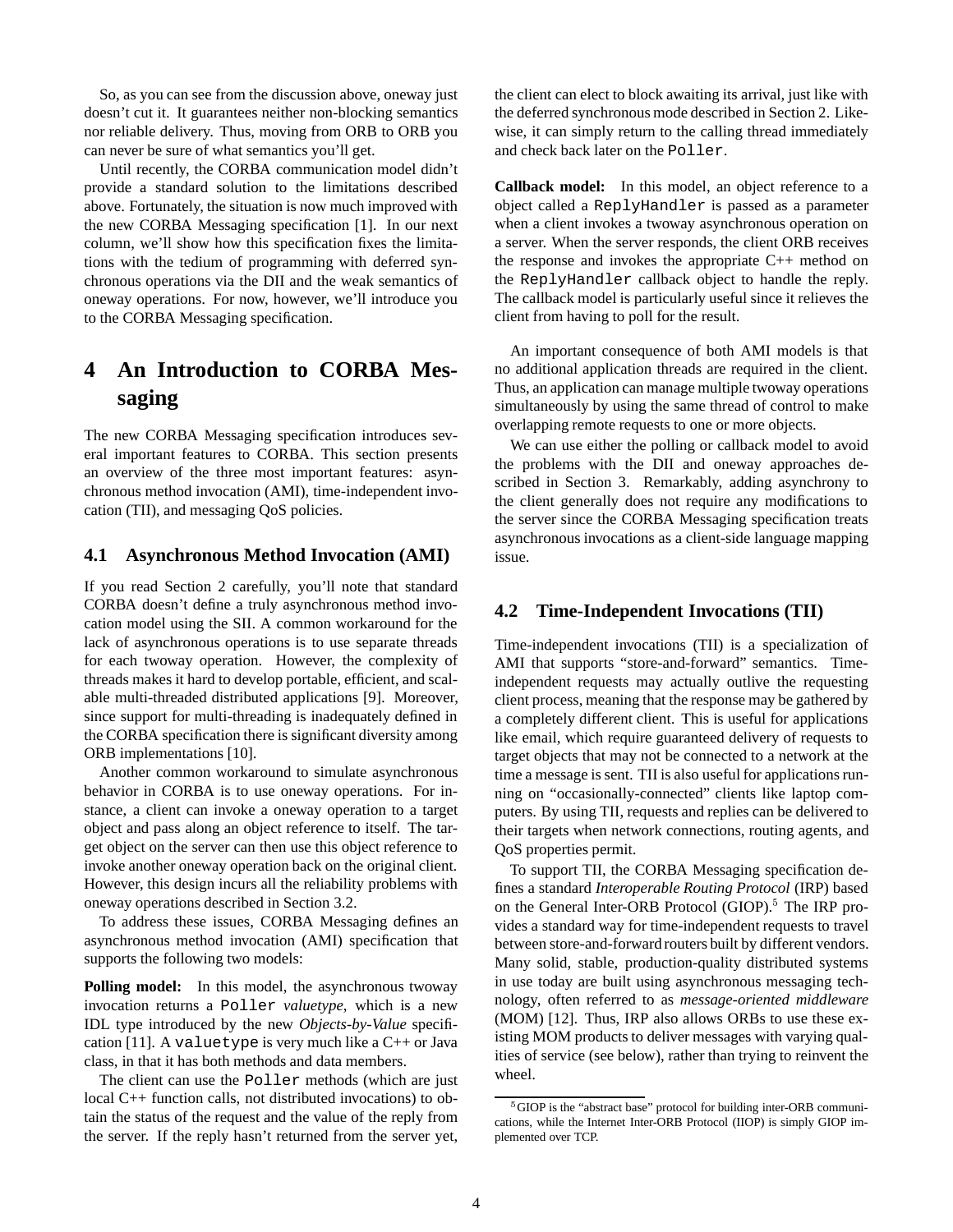#### **4.3 Messaging Quality of Service (QoS)**

The CORBA 2.2 specification does not define key QoS features associated with MOM products such as the TIBCO Information Bus and IBM's MQSeries. Common QoS features include: delivery quality, queue management, and message priority.

One of the strengths of the new CORBA Messaging specification is its uniform QoS framework that supports both asynchronous and synchronous method invocations. In this framework, all QoS properties are defined as interfaces derived from CORBA::Policy, which we described in our recent columns on the POA [13, 14, 4, 5]. This QoS framework allows applications to define QoS properties at multiple client-side levels:

**1. ORB level:** QoS policies for the ORB control QoS for all requests made using that ORB.

**2. Thread level:** QoS policies may be set on a per-thread basis to control all requests issued from a given thread. Each thread-level policy setting overrides the corresponding setting at the ORB level.

**3. Object reference level:** QoS policies may be set on each object reference to control requests made using that object reference. Each policy setting at the object reference level overrides the corresponding setting at both the thread level and the ORB level.

Client-side policies allow applications to control details of request and reply delivery if they so choose. For example, they provide control over request and reply timeouts, priorities and ordering, rebinding to servers, and required routing semantics, *i.e.*, whether store-and-forward delivery is needed. Existing CORBA applications that just use the ORB "as-is" need not change, however – the defaults for these request delivery issues provide behavior that is identical to existing CORBA request delivery semantics.

In addition, there are server-side policy management interfaces that allow applications to set desired QoS levels for their objects. These policies are set on a POA as it is created, and any objects created under that POA have those policies embedded in their object references. For example, all the objects created under a certain POA might require that they only be invoked within the context of a transaction. By setting the right TransactionPolicy on the POA when you create it, each object reference you create with that POA will hold information about the transactional requirements of the object it refers to. Client ORBs can use that information to reject requests made outside of the appropriate transactional context.

In general, applications can specify their QoS requirements to the ORB in a portable, protocol independent, and convenient way. For instance, applications can use the Messaging QoS framework to guide implicit protocol selection by the ORB.

## **5 Conclusion**

Asynchronous messaging is an extremely useful tool to have in your distributed application development toolkit. However, until recently, the CORBA specification did not support this feature. This column illustrated the limitations with common workarounds, such as oneway operations and using DII for deferred synchronous operations, for CORBA's current lack of asynchronous messaging. We then outlined how the new CORBA Messaging specification addresses these limitations. Support for asynchronous messaging will allow CORBA to support a much broader range of application domains.

Our next column will explain in detail how to use the Callback and Polling asynchronous invocation models. In keeping with tradition, we will show lots of C++ code examples that illustrate these new features.

As always, if you have any questions about the material we covered in this column or in any previous ones, please email us at object\_connect@cs.wustl.edu.

### **Acknowledgements**

Thanks to Michi Henning  $\langle$  michi@dstc.edu.au $>$  for providing comments on this column.

## **References**

- [1] Object Management Group, *Messaging Service Specification*, OMG Document orbos/98-05-05 ed., May 1998.
- [2] D. C. Schmidt, A. Gokhale, T. Harrison, and G. Parulkar, "A High-Performance Endsystem Architecture for Real-time CORBA," *IEEE Communications Magazine*, vol. 14, February 1997.
- [3] D. Schmidt and S. Vinoski, "Comparing Alternative Programming Techniques for Multi-threaded CORBA Servers: Thread-per-Object," *C++ Report*, vol. 8, July 1996.
- [4] D. C. Schmidt and S. Vinoski, "Developing C++ Servant Classes Using the Portable Object Adapter," *C++ Report*, vol. 10, June 1998.
- [5] D. C. Schmidt and S. Vinoski, "C++ Servant Managers for the Portable Object Adapter," *C++ Report*, vol. 10, Sept. 1998.
- [6] D. Schmidt and S. Vinoski, "Distributed Callbacks and Decoupled Communication in CORBA," *C++ Report*, vol. 8, October 1996.
- [7] W. R. Stevens, *UNIX Network Programming, Second Edition*. Englewood Cliffs, NJ: Prentice Hall, 1997.
- [8] Object Management Group, *The Common Object Request Broker: Architecture and Specification*, 2.2 ed., Feb. 1998.
- [9] J. Ousterhout, "Why Threads Are A Bad Idea (for most purposes)," in *USENIX Winter Technical Conference*, (San Diego, CA), USENIX, Jan. 1996.
- [10] D. C. Schmidt, "Evaluating Architectures for Multi-threaded CORBA Object Request Brokers," *Communications of the ACM special issue on CORBA*, vol. 41, Oct. 1998.
- [11] Object Management Group, *Objects-by-Value*, OMG Document orbos/98-01-18 ed., January 1998.